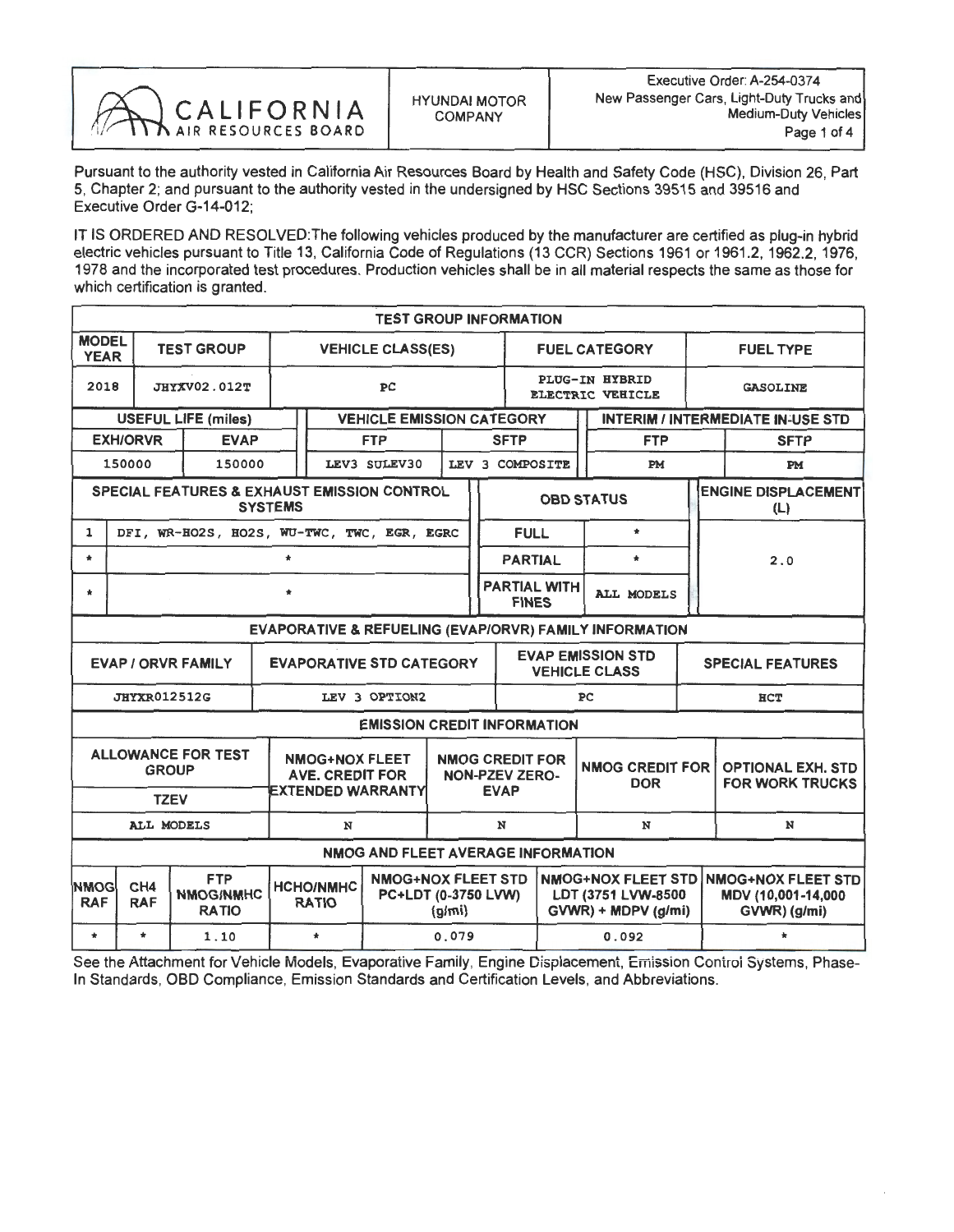

## BE IT FURTHER RESOLVED:

The exhaust and evaporative emission standards and the certification emission levels for the listed vehicles are as listed on the Attachment. Compliance with the 50° Fahrenheit testing requirement may have been met based on the manufacturer's submitted compliance plan in lieu of testing. Any debit in the manufacturer's fleet average compliance<br>requirement for NMOG+NOx or Vehicle Equivalent Credit (13 CCR Sections 1961.2(b)(1), 1961.2(b)(3), or 1961.2(c)(3), and the incorporated test procedures, as applicable), or Greenhouse Gas Emissions (13 CCR Section 1961.2( $C_1(3)$ , and the incorporated test procedures, as applicable), or Greenhouse Gas Emissions (13 CCR Section 1961.3, or 17 CCR Section 95663, and the incorporated test procedures, as applicable), for PC, LDT, MDPV or MDV shall be equalized as required.

## BE IT FURTHER RESOLVED:

For the listed vehicle models, the manufacturer has attested to compliance with Title 13, California Code of Regulations, (13 CCR) Sections 1965 [emission control labels], 1968.2 [on-board diagnostic, full or partial compliance], 2035 et seq. [emission control warranty], 2235 [fuel tank fill pipes and openings] (gasoline and alco 2035 et seq. [emission control warranty], 2235 [fuel tank fill pipes and openings] (gasoline and alcohol fueled vehicles only), and "High-Altitude Requirements" and "Inspection and Maintenance Emission Standards" (California 2015 and Subsequent Model Criteria Pollutant Exhaust Emission Standards and Test Procedures and 2017 and Subsequent Model Greenhouse Gas Exhaust Emission Standards and Test Procedures for PC, LDT and MDV).

## BE IT FURTHER RESOLVED

The listed vehicle models are conditionally certified in accordance with 13 CCR Section 1968.2(k) (deficiency and fines provisions for certification of malfunction and diagnostic system) because the on-board diagnostic II (OBD) system of the listed vehicle models has been determined to have five deficiencies. The listed vehicle models are approved subject to the manufacturer paying a fine of \$75 per vehicle for the third through fifth deficiencies for each vehicle in the listed test group that is produced and delivered for sale in California.

On a quarterly basis, the manufacturer shall submit to the Air Resources Board reports of the number of vehicles produced and delivered for sale in California and pay the full fine owed for that quarter pursuant to this conditional<br>certification. Payment shall be made payable to the State Treasurer for deposit in the Air Pollution Co certification. Payment shall be made payable to the State Treasurer for deposit in the Air Pollution Control Fund no later than thirty (30) days after the end of each calendar quarter during the 2018 model-year production period. Failure to pay the quarterly fine, in full, in the time provided, may be cause for the Executive Officer to rescind this conditional certification, effective from the start of the quarter in question; in which case all vehicles covered under this conditional certification for that quarter and all future quarters would be deemed uncertified and subject to a civil penalty of up to \$37,500 per violation per vehicle pursuant to HSC Section 43154.

Vehicles certified under this Executive Order shall conform to all applicable California emission regulations.

The Bureau of Automotive Repair will be notified by copy of this Executive Order.

Executed at El Monte, California on this <sup>2</sup> day of March 2018.

**Annette Hebert, Chief** 

Emissions Compliance, Automotive Regulations and Science Division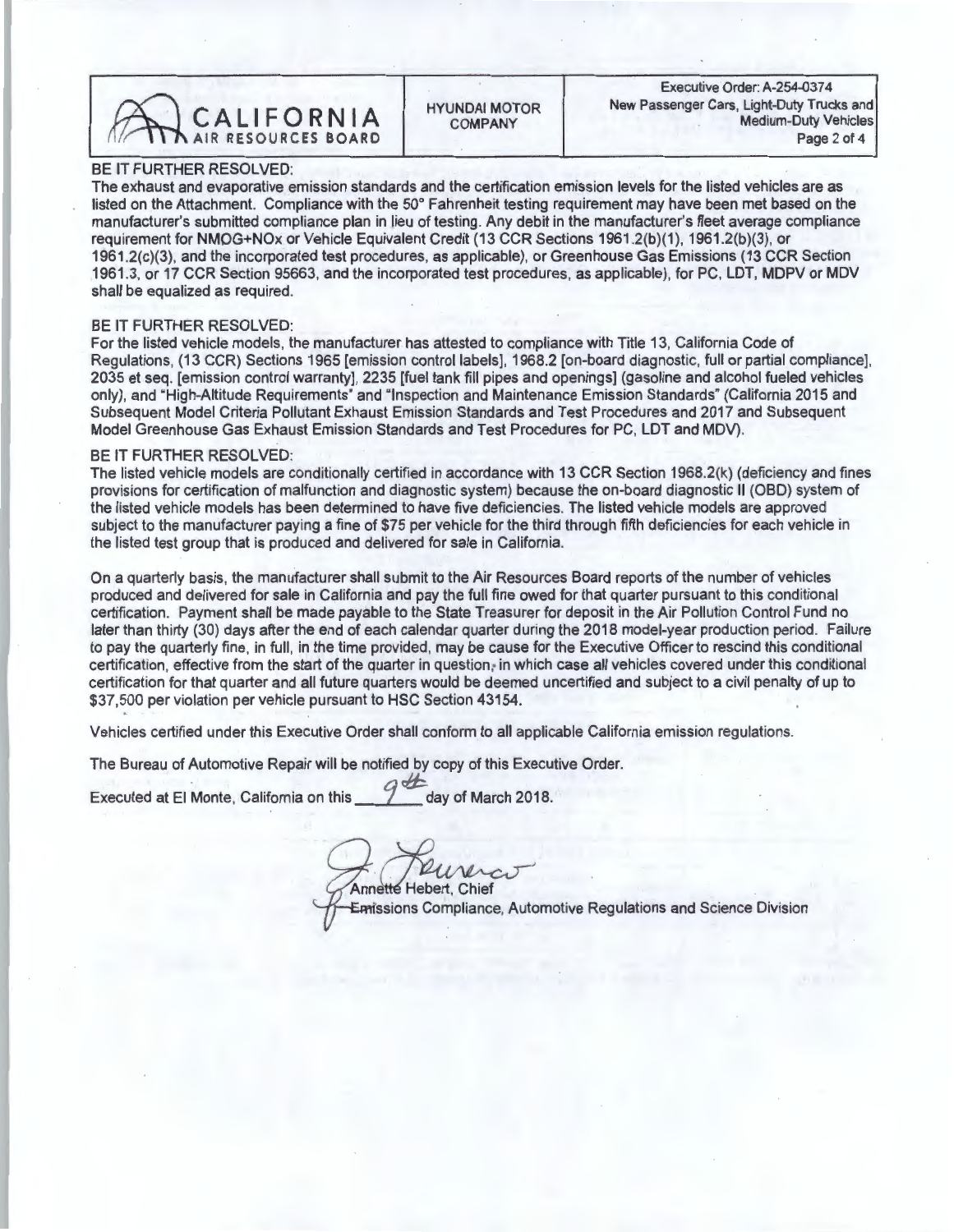|               |                                                                                           |                  |                               | CALIFORNIA<br>AIR RESOURCES BOARD |                          |                                                                                                                                                                                                                                                                                                                                                                                                                                                                                                | <b>HYUNDAI MOTOR</b>  | <b>COMPANY</b>       |                                                                                                                  |                       |                                       |             | Executive Order: A-254-0374<br>New Passenger Cars, Light-Duty Trucks and |                          | <b>Medium-Duty Vehicles</b><br>Page 3 of 4 |
|---------------|-------------------------------------------------------------------------------------------|------------------|-------------------------------|-----------------------------------|--------------------------|------------------------------------------------------------------------------------------------------------------------------------------------------------------------------------------------------------------------------------------------------------------------------------------------------------------------------------------------------------------------------------------------------------------------------------------------------------------------------------------------|-----------------------|----------------------|------------------------------------------------------------------------------------------------------------------|-----------------------|---------------------------------------|-------------|--------------------------------------------------------------------------|--------------------------|--------------------------------------------|
|               |                                                                                           |                  |                               |                                   |                          |                                                                                                                                                                                                                                                                                                                                                                                                                                                                                                | <b>ATTACHMENT</b>     |                      |                                                                                                                  |                       |                                       |             |                                                                          |                          |                                            |
|               |                                                                                           |                  |                               |                                   |                          | <b>EXHAUST AND EVAPORATIVE EMISSION STANDARDS AND CERTIFICATION LEVELS</b>                                                                                                                                                                                                                                                                                                                                                                                                                     |                       |                      |                                                                                                                  |                       |                                       |             |                                                                          |                          |                                            |
|               |                                                                                           |                  |                               |                                   |                          | EXHAUST EMISSION STANDARDS AND CERTIFICATION LEVELS (FTP, HWFET, 50°F, 20°F)                                                                                                                                                                                                                                                                                                                                                                                                                   |                       |                      |                                                                                                                  |                       |                                       |             |                                                                          |                          |                                            |
|               |                                                                                           | <b>FUEL TYPE</b> |                               |                                   |                          | CH4: methane; NMOG: non-CH4 organic gas; HC: hydrocarbon; NMHC: non-CH4 HC; CO: carbon<br>monoxide; NOx: oxides of nitrogen; HCHO: formaldehyde; PM: particulate matter; RAF: reactivity<br>adjustment factor; 2DHS/3DHS [g HC/test]: 2/3 days diumal+hot-soak; RL [g HC/mi]: running loss;<br>ORVR [g HC/gallon dispensed]: on-board refueling vapor recovery; g: gram; mg: milligram; mi: mile; K:<br>1000 miles; F: degrees Fahrenheit; FTP: federal test procedure; SFTP: supplemental FTP |                       |                      |                                                                                                                  |                       |                                       |             |                                                                          |                          |                                            |
|               |                                                                                           |                  |                               | <b>NMOG+NOx</b>                   |                          |                                                                                                                                                                                                                                                                                                                                                                                                                                                                                                | co                    |                      | <b>NOx</b>                                                                                                       |                       |                                       | <b>HCHO</b> |                                                                          | <b>PM</b>                |                                            |
|               |                                                                                           |                  |                               | (q/mi)                            |                          |                                                                                                                                                                                                                                                                                                                                                                                                                                                                                                | (g/mi)                |                      |                                                                                                                  | (g/m)                 |                                       | (mg/mi)     |                                                                          | (g/mi)                   |                                            |
| FTP@50K       |                                                                                           | $\star$          |                               | <b>CERT</b><br>$\star$            | <b>STD</b><br>$\star$    | <b>CERT</b><br>$\star$                                                                                                                                                                                                                                                                                                                                                                                                                                                                         | <b>STD</b><br>$\star$ |                      | <b>CERT</b><br>$\star$                                                                                           | <b>STD</b><br>$\star$ | <b>CERT</b><br>$\bullet$              |             | <b>STD</b><br>$\star$                                                    | <b>CERT</b><br>$\bullet$ | <b>STD</b><br>$\star$                      |
|               | <b>GASOLINE-</b>                                                                          |                  |                               |                                   |                          |                                                                                                                                                                                                                                                                                                                                                                                                                                                                                                |                       |                      |                                                                                                                  |                       |                                       |             |                                                                          |                          |                                            |
| <b>FTP@UL</b> | TIER3 E10                                                                                 |                  |                               | 0.020                             | 0.030                    | 0.3                                                                                                                                                                                                                                                                                                                                                                                                                                                                                            | 1.0                   |                      | *                                                                                                                | $\star$               | $\ast$                                |             | 4                                                                        | 0.000                    | 0.003                                      |
| 50°F @4K      | <b>GASOLINE-</b><br>TIER3 E10                                                             |                  |                               | 0.039                             | 0.060                    | 0.4                                                                                                                                                                                                                                                                                                                                                                                                                                                                                            | 1.0                   |                      | $\star$                                                                                                          | $\mathbf{t}$          | $\bullet$                             |             | 8                                                                        |                          |                                            |
|               |                                                                                           |                  |                               |                                   | <b>FUEL TYPE</b>         |                                                                                                                                                                                                                                                                                                                                                                                                                                                                                                |                       |                      |                                                                                                                  |                       | NMOG+NOx (g/mi)                       |             |                                                                          | CO (g/mi)                |                                            |
|               |                                                                                           |                  |                               |                                   |                          |                                                                                                                                                                                                                                                                                                                                                                                                                                                                                                |                       |                      |                                                                                                                  | <b>CERT</b>           | <b>STD</b>                            |             | <b>CERT</b>                                                              |                          | <b>STD</b>                                 |
|               | HWFET @ 50K                                                                               |                  |                               |                                   |                          |                                                                                                                                                                                                                                                                                                                                                                                                                                                                                                |                       |                      |                                                                                                                  | $\bullet$             | $\pmb{\ast}$ .                        |             | <b>WE OVER</b>                                                           |                          |                                            |
|               | <b>HWFET @ UL</b>                                                                         |                  |                               |                                   |                          | <b>GASOLINE-TIER3 E10</b>                                                                                                                                                                                                                                                                                                                                                                                                                                                                      |                       |                      |                                                                                                                  | 0.008                 | 0.030                                 |             |                                                                          |                          |                                            |
|               | 20°F@ 50K                                                                                 |                  |                               |                                   |                          | COLD CO E10 REGULAR GASOLINE (TIER3)                                                                                                                                                                                                                                                                                                                                                                                                                                                           |                       |                      |                                                                                                                  |                       |                                       |             | 0.8                                                                      |                          | 10.0                                       |
|               |                                                                                           |                  |                               |                                   |                          | SFTP EXHAUST EMISSION STANDARDS AND CERTIFICATION LEVELS                                                                                                                                                                                                                                                                                                                                                                                                                                       |                       |                      |                                                                                                                  |                       |                                       |             |                                                                          |                          |                                            |
|               |                                                                                           |                  |                               |                                   |                          |                                                                                                                                                                                                                                                                                                                                                                                                                                                                                                | <b>US06</b>           |                      |                                                                                                                  | <b>SC03</b>           |                                       |             |                                                                          | <b>COMPOSITE</b>         |                                            |
|               | <b>FUEL TYPE</b>                                                                          |                  |                               | <b>NMOG+NOx</b><br>(g/mi)         |                          | CO<br>(g/mi)                                                                                                                                                                                                                                                                                                                                                                                                                                                                                   |                       | <b>PM</b><br>(mg/mi) |                                                                                                                  | NMOG+NOx<br>(g/mi)    | CO<br>(g/mi)                          |             | NMOG+NOx<br>(g/mi)                                                       | CO<br>(g/mi)             | PM<br>(mg/mi)                              |
| @ 4K          |                                                                                           | <b>CERT</b>      |                               | $\frac{1}{2}$                     |                          |                                                                                                                                                                                                                                                                                                                                                                                                                                                                                                | $\bullet$             |                      | $\pmb{\ast}$                                                                                                     |                       | $\pmb{\ast}$                          |             |                                                                          |                          |                                            |
|               |                                                                                           |                  | <b>STD</b>                    | $\pmb{\ast}$                      |                          | $\pmb{\ast}$                                                                                                                                                                                                                                                                                                                                                                                                                                                                                   |                       |                      |                                                                                                                  | $\pmb{\ast}$          | $\pmb{\ast}$                          |             |                                                                          |                          |                                            |
|               |                                                                                           |                  | <b>CERT</b>                   | $\bullet$                         |                          | $\bullet$                                                                                                                                                                                                                                                                                                                                                                                                                                                                                      |                       | 4                    |                                                                                                                  | $\ast$                | $\ast$                                |             | 0.016                                                                    | 0.2                      | $\bullet$                                  |
| @ UL          | <b>GASOLINE-</b><br>TIER3 E10                                                             |                  | <b>STD</b>                    | $\pmb{\ast}$                      |                          | $\pmb{\ast}$                                                                                                                                                                                                                                                                                                                                                                                                                                                                                   |                       | 10                   | $\pmb{\ast}$                                                                                                     |                       | *                                     | 0.097       |                                                                          | 4.2                      | $\pmb{\ast}$                               |
|               |                                                                                           | <b>BIN</b>       |                               |                                   |                          |                                                                                                                                                                                                                                                                                                                                                                                                                                                                                                |                       |                      |                                                                                                                  |                       |                                       | 0.030       |                                                                          |                          |                                            |
|               |                                                                                           |                  |                               |                                   |                          | WHOLE VEHICLE EVAPORATIVE EMISSION STANDARDS AND CERTIFICATION LEVELS                                                                                                                                                                                                                                                                                                                                                                                                                          |                       |                      |                                                                                                                  |                       |                                       |             |                                                                          |                          |                                            |
|               | <b>EVAPORATIVE</b>                                                                        |                  |                               |                                   |                          | <b>WHOLE VEHICLE EVAPORATIVE TESTING</b>                                                                                                                                                                                                                                                                                                                                                                                                                                                       |                       |                      |                                                                                                                  |                       |                                       |             |                                                                          | RL (g/mi) @ UL           |                                            |
|               | <b>FAMILY</b>                                                                             |                  | <b>FUEL TYPE</b>              |                                   |                          | 3DHS (g/test) @ UL                                                                                                                                                                                                                                                                                                                                                                                                                                                                             |                       |                      |                                                                                                                  | 2DHS (g/test) @ UL    |                                       |             |                                                                          |                          |                                            |
|               |                                                                                           | <b>GASOLINE-</b> |                               | <b>CERT</b>                       | <b>STD</b><br><b>FEL</b> |                                                                                                                                                                                                                                                                                                                                                                                                                                                                                                | <b>CERT</b>           |                      | <b>STD</b>                                                                                                       | <b>FEL</b>            |                                       | <b>CERT</b> |                                                                          | <b>STD</b>               |                                            |
|               | <b>JHYXR012512G</b>                                                                       |                  | <b>LEV3 E10</b>               |                                   | 0.223                    | 0.300                                                                                                                                                                                                                                                                                                                                                                                                                                                                                          | $\pmb{\ast}$          | 0.158                |                                                                                                                  | 0.300                 | $\pmb{\ast}$                          |             | 0.02                                                                     |                          | 0.05                                       |
|               | ORVR / FUEL ONLY / CANISTER BLEED EVAPORATIVE EMISSION STANDARDS AND CERTIFICATION LEVELS |                  |                               |                                   |                          |                                                                                                                                                                                                                                                                                                                                                                                                                                                                                                |                       |                      |                                                                                                                  |                       |                                       |             |                                                                          |                          |                                            |
|               | <b>EVAPORATIVE</b><br><b>FAMILY</b>                                                       |                  |                               | ORVR (g/gallon) @ UL              |                          |                                                                                                                                                                                                                                                                                                                                                                                                                                                                                                | <b>FUEL TYPE</b>      |                      | <b>FUEL ONLY EVAP &amp; CANISTER BLEED</b><br><b>3DHS RIG TEST</b><br>(g/test) @ UL<br><b>CERT</b><br><b>STD</b> |                       | <b>2DHS RIG TEST</b><br>(g/test) @ UL |             | <b>BLEED CANISTER</b><br>TEST (g/test) @ 4K                              |                          |                                            |
|               |                                                                                           |                  | <b>FUEL TYPE</b>              | <b>CERT</b>                       | <b>STD</b>               |                                                                                                                                                                                                                                                                                                                                                                                                                                                                                                |                       |                      |                                                                                                                  |                       | <b>CERT</b>                           |             | <b>STD</b>                                                               | <b>CERT</b>              | <b>STD</b>                                 |
|               | <b>JHYXR012512G</b>                                                                       |                  | <b>GASOLINE-</b><br>TIER3 E10 | 0.04                              | 0.20                     |                                                                                                                                                                                                                                                                                                                                                                                                                                                                                                | $\pmb{\ast}$          |                      | $\bullet$                                                                                                        | $\pmb{\hat{\pi}}$     | $\ast$                                |             | $\pmb{\ast}$                                                             | $\pmb{\ast}$             | $\pmb{\ast}$                               |

J,